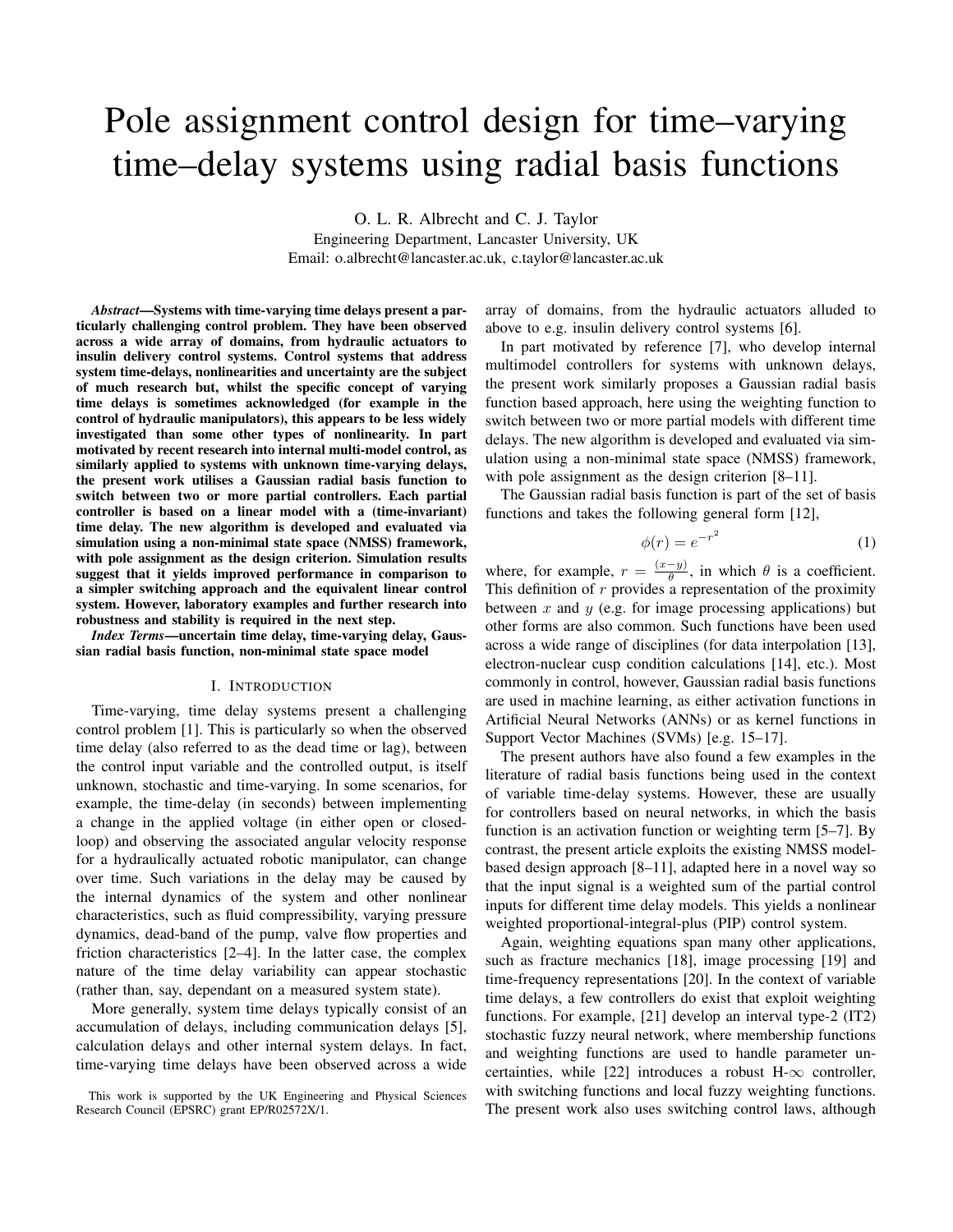here these are obtained via the proposed weighting matrix scheme for NMSS models, with the control system solved via straightforward pole assignment. Section II defines the model and briefly reviews the underlying control design methodology, while section III describes new weighting function approach. This is followed in sections IV and V by a simulation example and conclusions, respectively.

## II. BACKGROUND

The plant is represented as a Transfer function (TF) model, albeit with a time-varying, time delay element, as follows,

$$
y(k) = \frac{B(z^{-1})}{A(z^{-1})}u(k - \tau(k) + 1)
$$
 (2)

where  $y(k)$  is the output,  $u(k)$  is the control input and  $\tau(k)$ is the time delay at sample k. Here,  $B(z^{-1}) = b_1 z^{-1} + ... +$  $b_m z^{-m}$  and  $A(z^{-1}) = 1 + a_1 z^{-1} + ... + a_n z^{-n}$ , in which  $z^{-1}$ is the backward shift operator, i.e.  $z^{-1}y(k) = y(k-1)$ .

For control system design, it will be assumed that  $\tau(k)$  is known at sample k. Of course, in general,  $\tau(k)$  is unknown and must be estimated using one of the methods from the literature, such as the multi-model approach of [7], an on-line version of the first author's recently proposed polynomialbased approach [23], or e.g. [24, 25]. The focus below is to develop a control methodology for the plant model (2), although the robustness to time delay modelling errors is nonetheless investigated via the simulation study (section IV).

Consider a set of  $N_p$  control models,

$$
y_i(k) = \frac{B_i(z^{-1})z^{-\tau_i+1}}{A_i(z^{-1})}u_i(k)
$$
 (3)

where  $i = 1...N_p$ ,  $B_i(z^{-1}) = b_{i,1}z^{-1} + ... + b_{i,m_i}z^{-m_i}$ ,  $A_i(z^{-1}) = 1 + a_{i,1}z^{-1} + \ldots + a_{i,n_i}z^{-n_i}$  and  $\tau_i$  is the timeinvariant time delay of the  $i$ -th model. In general, analytical or system identification methods can be used to help determine a suitable number of models and their time delays. For the later simulation example,  $N_p = 3$  is chosen, with  $\tau_1 = 6$ ,  $\tau_2 = 16$  and  $\tau_3 = 26$ , since this spans the known range of time delays for the problem under study, and yields promising results following initial trial and error experimentation.

Each model (3) is represented in NMSS form and linear PIP control system design proceeds in the usual manner. Page constraints preclude full discussion of the NMSS/PIP approach here; see [8–11] and the numerous references therein. For the model (3), the non-minimal state vector  $\mathbf{x}_i(k)$  consists of  $y_i(k)$ ,  $y_i(k-1)$ , ...,  $y_i(k-n_i+1)$ ,  $u_i(k-1)$ , ...,  $u_i(k-m_i-\tau_i+2)$  and  $q_i(k)$ , where  $q_i(k) = q_i(k-1)+y_d(k)$  $y_i(k)$ , which is the integral–of–error state associated with the  $i$ -th model, introduced to ensure type 1 servomechanism performance i.e. steady state tracking of the set point  $y_d(k)$ .

The NMSS/PIP framework has been chosen here since it facilitates straightforward pole assignment design for (normally time-invariant) time delay systems. The designer selects  $n_i + m_i + \tau_i - 1$  closed-loop poles  $p_i$  (see example below) and equates these to the closed-loop characteristic equation. The second author's CAPTAIN Toolbox can be used to solve such design problems in MATLAB [26]. Subsequently, the control algorithm is most obviously implemented in conventional state variable feedback form,

$$
u_i(k) = -\mathbf{k}_i \mathbf{x}_i(k) \tag{4}
$$

where  $\mathbf{x}_i(k)$  is the non-minimal state vector,  $\mathbf{k}_i$  consists of the  $n_i + m_i + \tau_i - 1$  control gains, and  $u_i(k)$  is the control input associated with the  $i$ -th model. In practice, the above algorithm is usually converted into one of several common implementation structures, for example an incremental form to avoid integral wind-up problems [10].

## III. WEIGHTED CONTROLLER

The nonlinear weighted PIP controller is designed for the plant (2), where the variable time delay in seconds is represented in discrete time as an integer number of samples,  $\tau(k)$ . The controller consists of a set of  $N_p$  partial controllers, based on the partial models (3), whose control inputs  $u_i(k)$  $(i = 1, \ldots, N_p)$  are combined in a weighted sum to determine the composite input  $u(k)$  for application to the plant.

For a plant with a known range of time delays, from  $\tau_{min}$ to  $\tau_{max}$  samples,  $N_p$  is chosen so that each partial controller provides a stable response for a suitable part of this range. Most obviously, the partial models are obtained so that the associated time delays  $\tau_1, \tau_2, \ldots, \tau_{N_p}$  are equally spaced in the range  $\tau_{min}$  to  $\tau_{max}$ . These values will be referred to as the 'centres' of the partial models and controllers.

The weighted control algorithm is,

$$
u(k) = \sum_{i=1}^{N_p} \mu_i(w(k)) u_i(k)
$$
 (5)

where  $u(k)$  is the control input, expressed as a weighted sum of the control inputs  $u_i(k)$  associated with each partial model, and  $\mu_i(w(k))$  is the following weighting function variable,

$$
\mu_i(w(k)) = \frac{N_i(w(k))}{D(w(k))} \tag{6}
$$

in which,

$$
N_i(w(k)) = \exp\left(\frac{-(w(k) - \tau_i)^2}{\sigma_d^2}\right) \tag{7}
$$

and,

$$
D(w(k)) = \sum_{i=1}^{N_p} \exp\left(\frac{-(w(k) - \tau_i)^2}{\sigma_d^2}\right)
$$
 (8)

where  $\tau_i$  are user-defined values that represent the centres of the partial controller operating ranges,  $\sigma_d \geq 1$  is a dispersion value (a user selected coefficient) and  $w(k)$  is the decision variable. Here,  $w(k)$  represents the latest estimate of the time delay. In the ideal case, as initially assumed below, the decision variable  $w(k) = \tau(k)$ .

In equations (7) and (8),  $-(w(k) - \tau_i)^2$  determines the distance of  $w(k)$  from the centres of the partial controllers. This enables the control input of the controller with the centre closest to  $w(k)$  to have the highest weighting. In equation (6),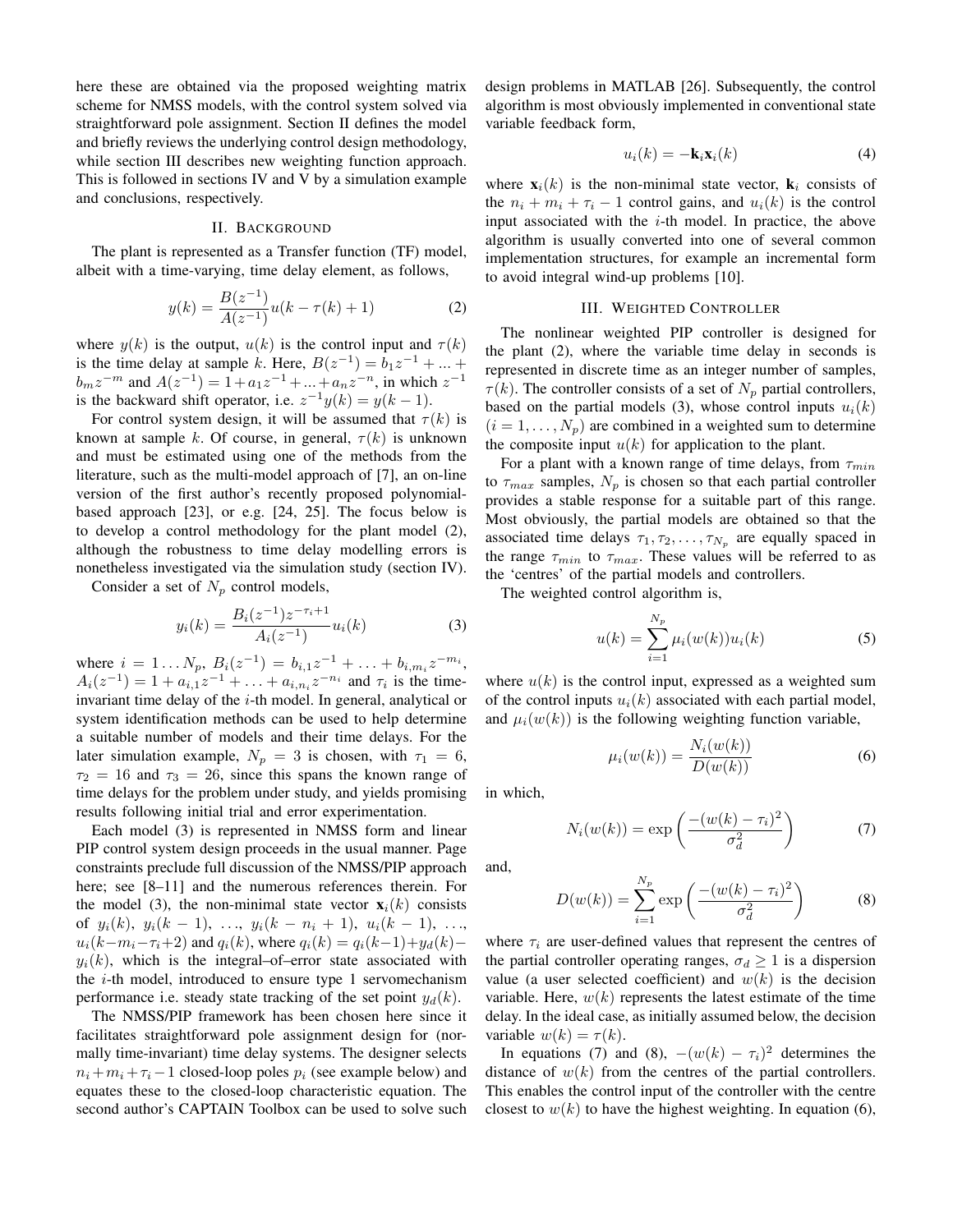the weighting value is calculated as a percentage of the whole, ensuring that  $0 \leq \mu_i(w(k)) \leq 1$  and  $\sum_{i=1}^{N_p} \mu_i(w(k)) = 1$ .

For example, if  $\tau_{min} = 1$ ,  $\tau_{max} = 31$  and  $N_p = 3$ , as in the later simulation example,  $\tau_1$ ,  $\tau_2$  and  $\tau_3$  can be chosen as 6, 16 and 26, respectively. In practice, this choice will depend on the system under study and the chosen sampling rate. Fig. 1 shows how the weighting function values (y-axis of each subplot) determine the relative input from each controller, for time delays  $w(k)$  in the range  $1 \rightarrow 31$  (x-axis). The upper leftmost subplot of Fig. 1 shows the case when the dispersion variable is set to unity. When  $\sigma_d = 1$ , for almost all values of  $w(k)$ , the control effort will come entirely from the partial controller based on the model that is closest to this time delay decision variable; the exceptions are that for  $w(k) = 11$  and  $w(k) = 21$  (the mid points between  $\tau_1$ ,  $\tau_2$ ) and  $\tau_3$ ), equation (5) becomes  $u(k) = (u_1(k) + u_2(k))/2$ and  $u(k) = (u_2(k) + u_3(k))/2$  respectively, i.e. a 50–50 split between the two closest controllers.

As shown by the other subplots of Fig. 1, increasing the value of the dispersion coefficient  $\sigma_d$  results in a flattening of the functions, presaging a smoother transition between the partial controllers as the time delay evolves. For  $\sigma_d \approx 5 \rightarrow 10$ , the weighting function has three clear peaks, each associated with the partial model closest to the current time delay, but with contributions from the other models. For sufficiently large  $\sigma_d$ , equation (5) becomes  $u(k) = (u_1(k) + u_2(k) + u_3(k))/3$ and the three partial controllers contribute equally, something that is unlikely to be useful in practice.

### IV. SIMULATIONS

The preliminary simulation results described here are for a first order model with long time delays, analogous to some of the hydraulic manipulator control models developed by [2–4] i.e. the plant (2) with  $n = m = 1$ ,  $a_1 = -0.9$ ,  $b_1 = 1.2$ and  $\tau(k)$  represented by a pseudo-Random Walk (RW) in the range  $\tau_{min} = 1$  to  $\tau_{max} = 31$  samples. As already alluded to above, three partial models have been chosen, each based on the same plant coefficients but with  $\tau_1 = 6$ ,  $\tau_2 = 16$  and  $\tau_3 = 26$ , i.e.,

$$
y_i(k) = \frac{1.2z^{-\tau_i}}{1 - 0.9z^{-1}} u_i(k)
$$
\n(9)

The non-minimal state vector for each model is,

$$
\mathbf{x}(k) = [y_i(k), u_i(k-1), \dots, u_i(k-\tau_i+1), q_i(k)] \quad (10)
$$

and the closed-loop poles are denoted  $p_1, p_2, \ldots, p_{1+\tau_i}$ .

Following some trial and error experimentation via simulation, a Smith Predictor forward path form [8] of NMSS/PIP control is selected. The authors are also investigating other implementation forms, which may have advantages in practice and this will be reported in future articles. For this model structure, the Smith Predictor is straightforwardly obtained within the NMSS/PIP framework by choosing  $p_1$  and  $p_2$ freely (within the unit circle of the complex z-plane) and the remaining  $\tau - 1$  poles to the origin [8, 10]. The results below are based on  $p_1 = p_2 = 0.6$ , obtained by trial and error simulation to obtain a realistic speed of response in the context of a robotic manipulator.

Guidance on how to chose the dispersion coefficient is being developed by the authors, with  $\sigma_d = 5$  used for illustrative purposes here (again selected following some initial trial and error adjustments).

In addition to the new weighted controller, two baseline controllers are developed, as follows,

- Linear PIP control based on the model (9) with  $\tau = 16$ .
- Basic switching control, in which PIP controllers are designed for each partial model (9), and the time delay is used to select the controller at each sample  $k$ , i.e. a simple scheduling controller without a weighting function.

The response of the linear and basic switching controllers, when these are applied to the nonlinear plant (2), are shown in Fig. 2. As might be expected, given the substantial time delay variation illustrated by the lower subplot of Fig. 2, the linear controller yields a highly oscillatory response for much of the simulation. However, when the time delay is comparatively close to the design operating condition for this linear controller, the system is nonetheless stabilised and well controlled for a time. This is a testament to the relative robustness of the Smith Predictor forward path NMSS/PIP approach, even in the simplest linear case [8, 10]. By contrast, the response of the switching controller is satisfactory throughout the simulation experiment.

Fig. 3 and Fig. 4, for sine and square wave set point signals, respectively, highlight the potential improvements obtained using the new weighted algorithm, in comparison to the basic switching approach. The simulation scenario is the same as for Fig. 2, but Fig. 3 is zoomed in to focus on the part of the response were the two approaches most differ. Also, in this case, rather than plotting the sine wave set point, the red trace (upper subplot) shows the theoretical designed-for response of the pole assignment system. The latter is obtained by simulating a TF with the chosen design poles, and a steady state gain of unity, in open loop. Hence, it represents the damping, speed of response etc. that the controller systems designer has chosen via the pole assignment method.

It is clear that the proposed weighted controller more closely follows the ideal response than the basic switching algorithm. This result is quantitatively illustrated in Table I, which shows both the control input variance and the Mean Absolute Error (MAE) between the output and ideal response, for both set point scenarios (in both cases, over all 2000 samples of the simulation experiment, cf. Fig. 2). Table I shows a significant improvement when using the weighted approach, for no additional cost in control actuator activity.

Finally, Fig. 5 and the last two rows of Table I illustrate the relative robustness of the switching and weighted controllers to modelling errors, i.e. when there are substantial differences between the plant time delay and the time delay utilised by the control algorithms. This simulation represents time delay estimation errors, simulated here by using different pseudorandom walk signals for  $w(k)$  and  $\tau(k)$  (lower subplot of Fig. 5). Although both the basic switching and weighted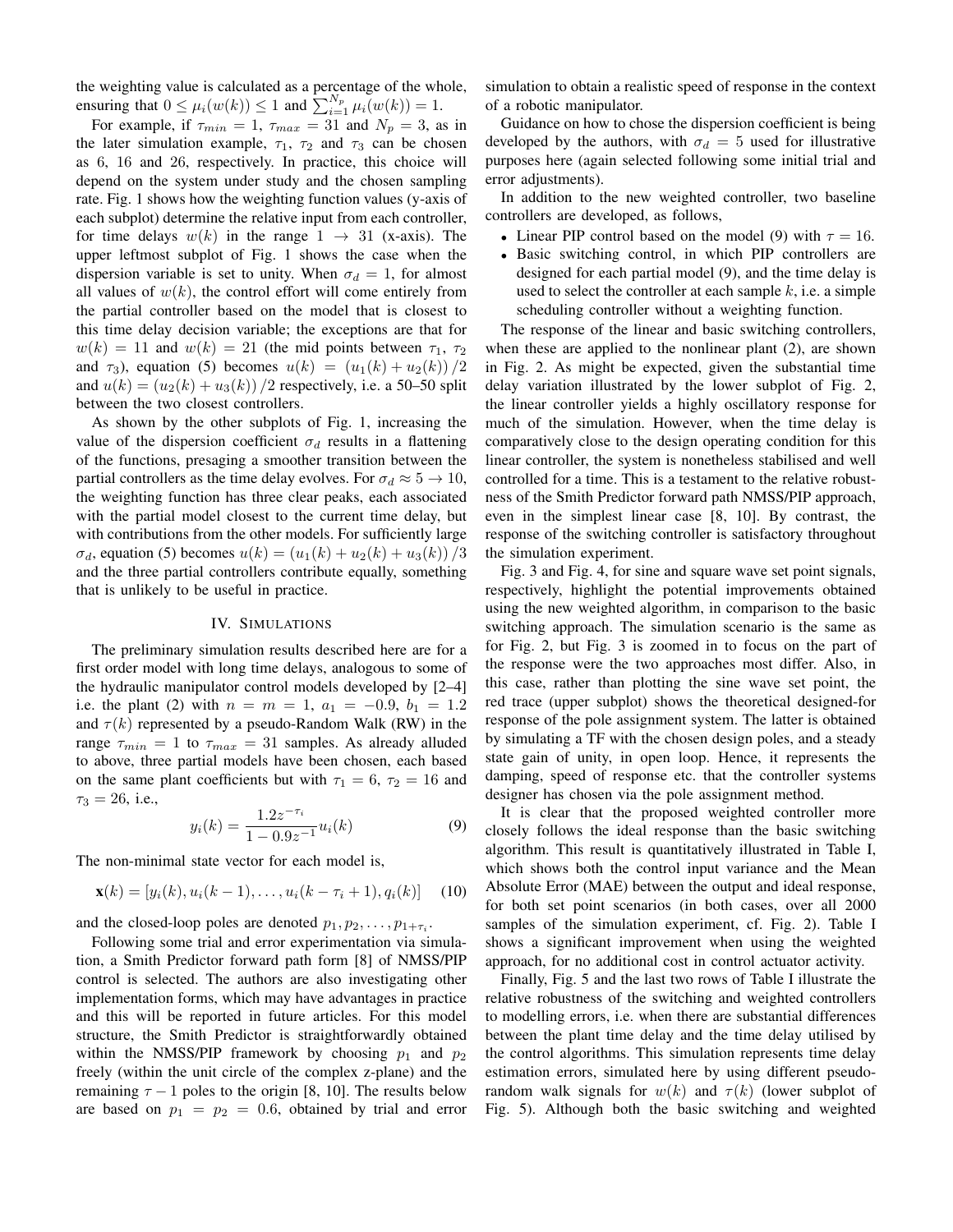

Fig. 1. Graphs showing how weighting values generated by equation (6) depend on the user selected dispersion coefficient  $\sigma_d$ . Each subplot shows  $\mu_1(w(k))$ (blue),  $\mu_2(w(k))$  (red) and  $\mu_3(w(k))$  (orange) (associated with  $\tau = 6$ ,  $\tau = 16$  and  $\tau = 26$ , respectively), plotted against the time delay decision variable  $w(k)$ . The black, vertical lines mark the centres of the partial controllers.

TABLE I MEAN ABSOLUTE ERROR BETWEEN THE OUTPUT AND THE IDEAL RESPONSE, AND THE VARIANCE OF THE CONTROL INPUT.

| Experiment & Controller   | MAE.              | var(u)            |
|---------------------------|-------------------|-------------------|
| Sine wave set point       |                   |                   |
| Linear control            | 4.9e3             | 2.9e7             |
| Basic switching           | 1.12              | 0.53              |
| Weighted switching        | 0.62              | 0.50              |
| Square wave set point     |                   |                   |
| Linear control            | 2.5e <sub>3</sub> | 7.4e <sub>6</sub> |
| Basic switching           | 0.84              | 0.33              |
| Weighted switching        | 0.48              | 0.27              |
| Time delay model mismatch |                   |                   |
| Basic switching           | 2.02              | 0.45              |
| Weighted switching        | 1.22              | 0.49              |
|                           |                   |                   |



approaches maintain control throughout the experiment, for some periods of time the new approach yields improved results, hence the reduced MAEs shown in Table I.

Naturally, general conclusions cannot be drawn from these isolated simulations, but the on-going simulation and experimental study being conducted by the authors presages the likely value of the new weighted PIP approach.

Fig. 2. Comparison of the basic switching control system (without a weighting term) and linear control, showing the set point and outputs (upper subplot), control inputs (middle) and time delay (lower). The simulation uses the first order model  $a_1 = -0.9$  and  $b_1 = 1.2$ , with  $\tau_1 = 6$ ,  $\tau_2 = 16$  and  $\tau_3 = 26$ samples for the time delays of the switching controller. The linear controller is based on  $\tau_2 = 16$ , the midpoint of the time delay range in this simulation.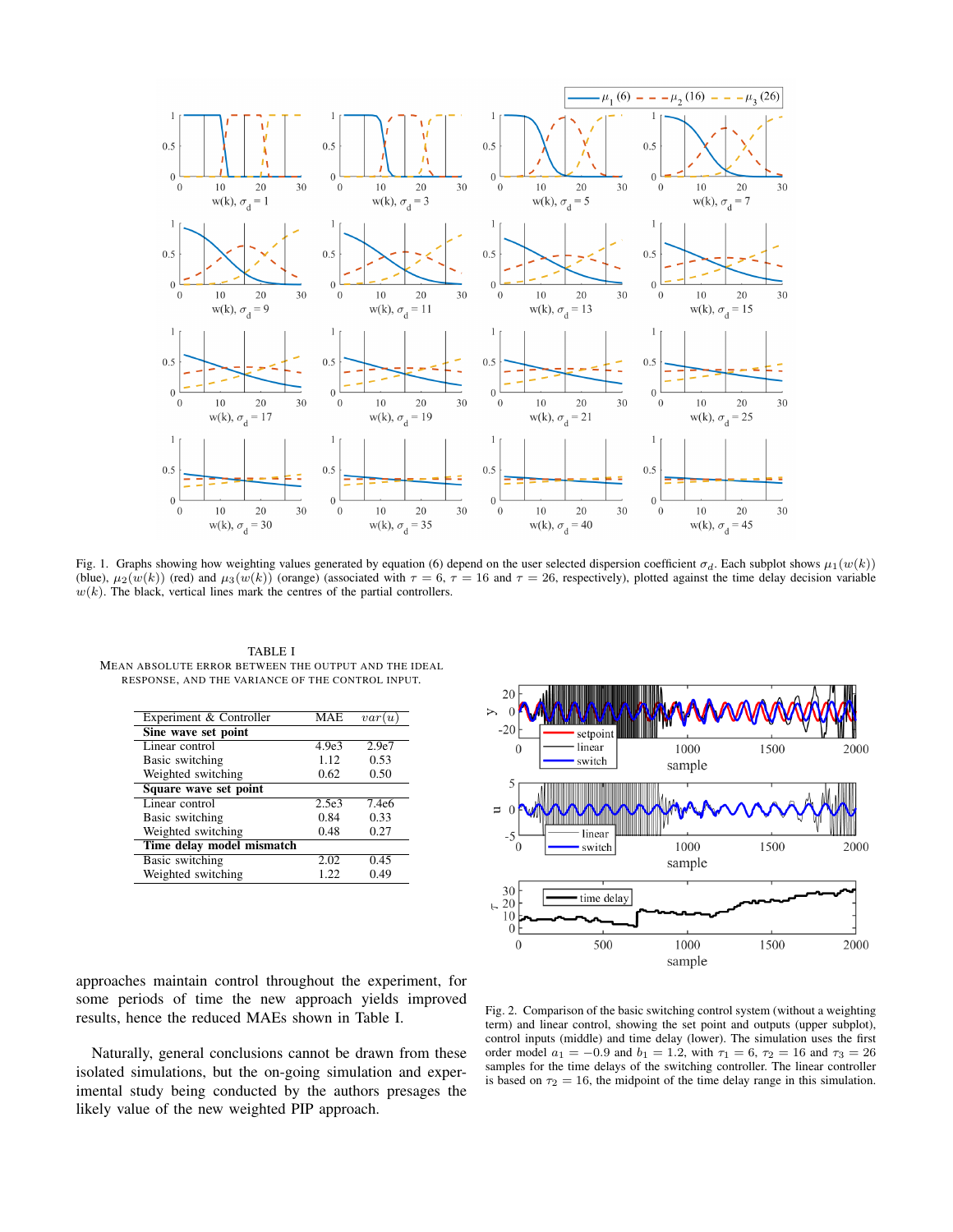

Fig. 3. Comparison of the basic switching and weighted controllers, showing the outputs (upper subplot), control inputs (middle) and time delay (lower). Based on the same simulation experiment as for Fig. 2 but shows the new weighted controller, and is zoomed in to selected sample numbers. Also, instead of the set point, the ideal response (based on the design poles) is shown as a red trace but is largely obscured by the weighted controller (black trace) that closely follows it.



Fig. 4. Comparison of the basic switching and weighted controllers for a square wave set point, showing the ideal response and outputs (upper subplot) and control inputs (lower). The time delay is the same as for Fig. 2.

### V. CONCLUSIONS

This article has considered the control of discrete-time models with time-varying, sampled time delays. The controller consists of a set of partial controllers, each based on the partial models chosen or estimated by the designer. The control inputs are combined in a weighted sum, based on Gaussian radial basis functions, to determine the control signal for application to the plant. The new algorithm has been developed and implemented using an NMSS framework, with linear PIP pole assignment as the design criterion.

Simulation results suggest that the weighted approach yields improved performance, including less chance of instability,



Fig. 5. Comparison of the basic switching and weighted controllers when there are time delay model mismatch errors, showing the outputs (upper subplot), control inputs (middle) and time delays (lower). The 'estimated' time delay has been artificially created using a pseudo-random walk signal, so as to represent an example of time delay modelling errors.

and sometimes better set point tracking and smoother input signals, in comparison to a simpler switching approach and the equivalent linear control systems. Furthermore, the weighted approach more closely follows the theoretical or ideal response, as set by the designer via the closed-loop poles.

However, the proposed approach does require use of a suitable on-line time delay estimation algorithm [24, 25]. Our recent review [2] discusses some of the issues arising in this context. Fortunately, preliminary simulations with time delay modelling errors, suggest that the proposed controller might be relatively robust to realistic scenarios when the time delay is uncertain. However, an analysis of higher order systems, laboratory examples and further research into robustness and stability is required in the next step of this research. Furthermore, the present article assumes the discrete-time plant has an integer number of samples time delay. In future work, continuous-time models will be utilised for the simulation study, so that inter-sampling delays can also be considered.

#### **REFERENCES**

- [1] J. E. Normey-Rico and E. F. Camacho. "Dead-time compensators: A survey". In: *Control Engineering Practice* 16.4 (2008), pp. 407–428.
- [2] O. L. R. Albrecht and C. J. Taylor. "Unknown and time– varying time delays in the modelling and control of hydraulic actuators: literature review". In: *4th Australian and New Zealand Control Conference (ANZCC)*. Gold Coast, Australia, Nov. 2020.